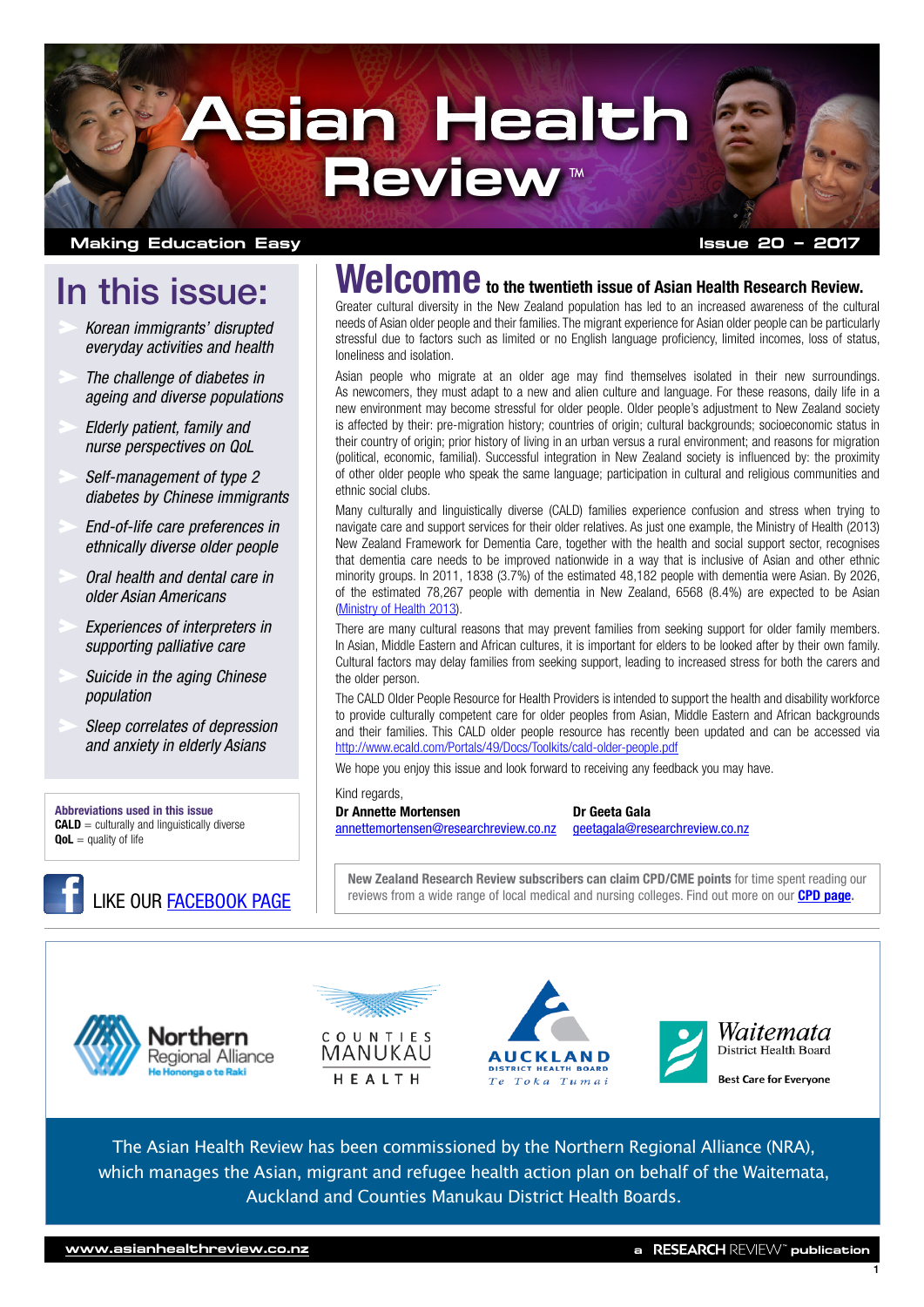## <span id="page-1-0"></span>**Asian Health Review**

## The mutual relationship between immigrants' disrupted everyday activities and their health: A grounded theory of experiences of Korean immigrants settling in New Zealand

## Authors: Kim H and Hocking C

**Summary:** This study in 25 Korean immigrants in New Zealand used grounded theory to analyse how immigrants adjust in a new environment. The analysis indicated that immigration induced stress that required adjustment to valued activities and had an adverse effect on health. The participants regained control over these disrupted activities by adopting two-world perspectives.

**Comment (AM):** The majority of Korean immigrants in New Zealand are the first generation and have lived here for less than 20 years. For older Koreans, many of whom do not speak English, there are particular hardships adjusting to life in New Zealand. Koreans have a strong attachment to their own culture [\(Statistics New Zealand, 2013](http://www.stats.govt.nz/Census/2013-census/profile-and-summary-reports/quickstats-culture-identity/asian.aspx)) and migration to New Zealand is associated with multiple loss including: family and community, job status, financial resources, and the personal autonomy that comes with being able to communicate with others in the community and having local knowledge of the society you live in. Racism and discrimination in New Zealand society further compounds stress and a sense of alienation. Importantly, this study provides a voice for Korean immigrants and communicates how health practitioners can help with the stressful transition to life in New Zealand. In particular, the authors highlight the need to reduce barriers to accessing health services by employing language-matched staff, making translated health information available and ensuring that the workforce is culturally competent for the communities they serve.

#### *Reference: Soc Work Public Health 2016;31(3): 113-26* [Abstract](http://www.tandfonline.com/doi/abs/10.1080/19371918.2015.1087916)

Do you know anyone who is interested in Asian health issues and should be receiving Asian Health Review, but they aren't health professionals?

Just send them to **[www.asianhealthreview.co.nz](http://www.asianhealthreview.co.nz)** and they can sign up to get the review sent directly to their inbox.

## RACP MyCPD Program **participants**

can claim one credit per hour (maximum of 50 credits per year) for reading and evaluating Research Reviews.

*FOR MORE INFORMATION [CLICK HERE](https://www.racp.edu.au/fellows/continuing-professional-development)*

## Meeting the challenge of diabetes in ageing and diverse populations: A review of the literature from the UK

#### Authors: Wilkinson E et al.

**Summary:** This study used a realist approach to explore evidence on diabetes care for older South-Asian people in the UK that might help reduce inequalities. A theoretical framework was derived for a programme of research and analysis to help providers, researchers and policy makers. Within this framework, broad themes through which inequalities can be addressed emerged that were centred on individualised, culturally intelligent and ethical care. The mid-level mechanisms identified included cultural competency, comorbidities and stratification, and access.

**Comment (GG):** The aim of this review was to explore evidence on diabetes care for older people with South-Asian ethnicity to guide a programme to reduce inequalities in this population. A realist approach was used to review the literature. Firstly, a mapping phase where literature was reviewed at the intersection of three areas: quality diabetes care, older people and ethnicity. This was followed by exploration of the concepts and mechanism, which underpinned the interventions; and finally, a theoretical framework was constructed to provide guidance for providers, policy makers and researchers to reduce inequalities in diabetes complications and outcomes in this population. The review highlighted that South-Asian people experience diabetes earlier, have a greater risk of complications and faster progression than the Europeans. The recommendation was to address three mid-level mechanisms: access, co-morbidities and stratification and cultural competency to have any impact on reducing inequalities in diabetes care for older South Asians or older people from any diverse backgrounds. There will be similar implications in New Zealand where we have a disproportionately high prevalence of diabetes and its complications in the South-Asian population!

#### *Reference: J Diabetes Res. 2016;2016:8030627* **[Abstract](https://www.ncbi.nlm.nih.gov/pmc/articles/pmid/27830158/)**

## Patient, family, nurse perspectives on Chinese elders' quality of life

#### Authors: Wang W and McDonald T

Summary: This Chinese study used a design consisting of concurrent EuroQol (EQ-5D-3L) and World Health Organization Quality of Life BREF (WHOQOL-BREF) surveys to determine the alignment of quality of life perspectives of 72 matched stakeholder groups representing older people, families and nurses. Families and nurses were in close agreement with older people in relation to quality of life reports on observable domains. However, in the more subjective dimensions, families and nurses tended to overestimate the severity of suffering compared to older people themselves.

**Comment (AM):** There are a number of confounders offered for the finding that the perspectives of Chinese older patients and their family are more closely aligned regarding the older person's quality of life than that of nurses caring for them. A finding, which is inconsistent with international research. The evidence suggests that the nursing work assignment processes in China could influence the accuracy of nurses' perceptions of their patient's quality of life. What I found surprising was the difference between the role of nurses in China and in Western countries. The Nursing Grade System in China is a government policy for allocating nursing services according to medical diagnosis and prescription, and charging patients for those services. A consequence of the Nursing Grade system is that nursing work is restricted by medical prescription to observing and reporting patients' medical conditions and supporting patients' physical activities. In most Chinese hospitals, nursing engagement with patients is set by doctors. Nursing is very different from holistic nursing practiced elsewhere and mostly geared to performing clinical procedures such as intravenous injections and changing IV fluids rather than providing psychological, spiritual and social care. Even home-visiting nurses with routine contact are restricted from obtaining a holistic understanding of the older person because of the high daily patient-visiting quota that limits time with each patient. Gerontological nursing is a relatively new field in China and changes in the future are likely to keep pace with the healthcare needs of China's aging population.

#### *Reference: Int Nurs Rev. 2016;Nov 11 [Epub ahead of print]* [Abstract](http://onlinelibrary.wiley.com/doi/10.1111/inr.12333/abstract;jsessionid=64C057C8C016BC2CE3FD22432832B807.f04t01?systemMessage=Wiley+Online+Library+%27Journal+Subscribe+%2F+Renew%27+page+will+be+down+on+Wednesday+05th+July+starting+at+08.00+EDT+%2F+13.00+BST+%2F+17.30+IST+for+up+to+75+minutes+due+to+essential+maintenance.)

**NEW ZEALAND COLLEGE OF PUBLIC HEALTH MEDICINE ANNUAL SCIENTIFIC MEETING WELLINGTON | 6-8 SEPTEMBER 2017** 

**[www.asianhealthreview.co.nz](http://www.asianhealthreview.co.nz)**

2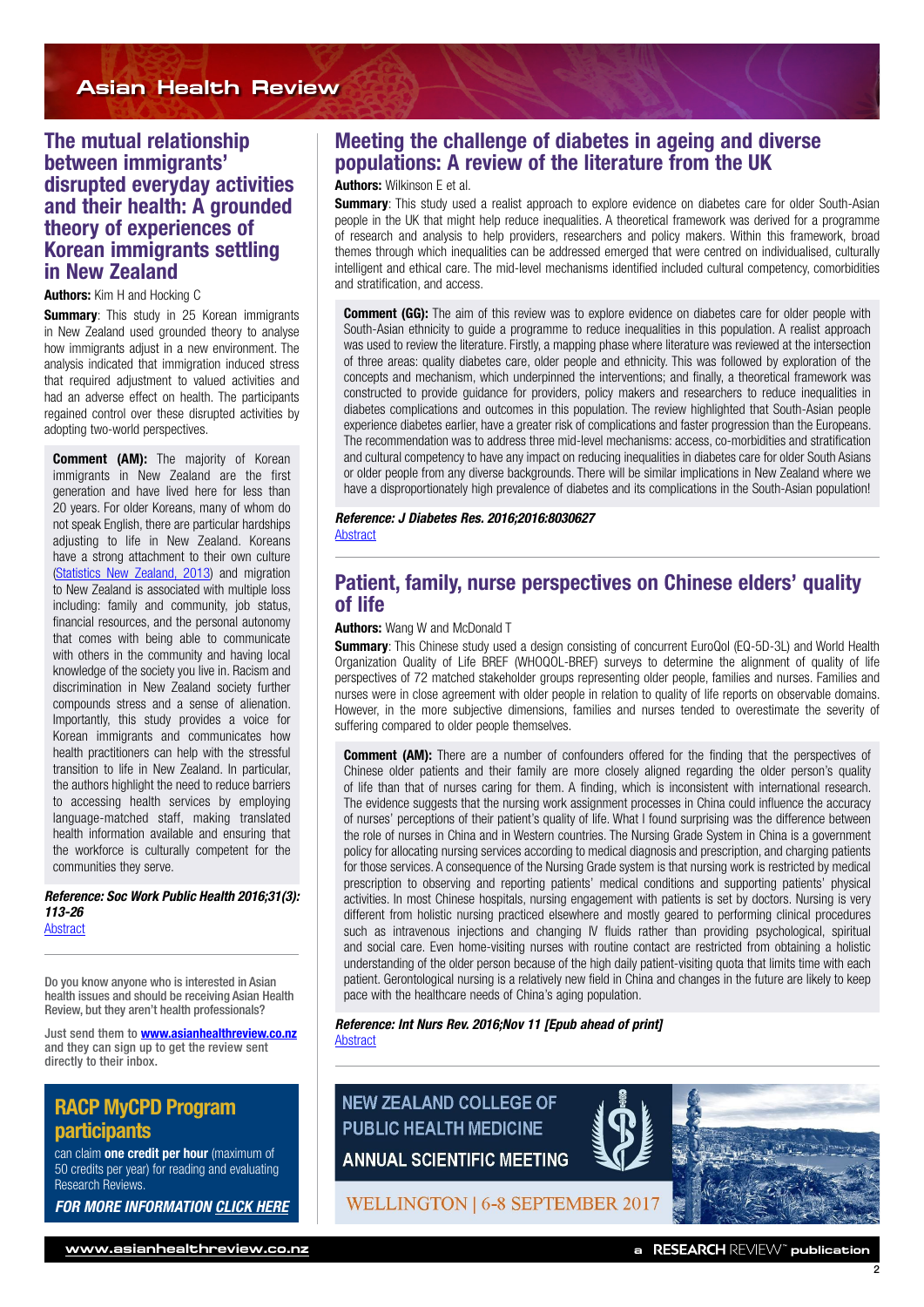## <span id="page-2-0"></span>Cultural issues and other factors that affect self-management of type 2 diabetes mellitus (T2D) by Chinese immigrants in Australia

## Authors: Eh K et al.

**Summary:** A cross-sectional survey was conducted in 139 Australian Chinese immigrants (mean age 64 years) with type 2 diabetes mellitus to assess the influence of cultural factors and other determinants of diabetes selfmanagement behaviours. Generally, survey respondents had poor self-management practices, but moderate medication adherence. Traditional Chinese medicine was incorporated into diabetes treatment regimens by 13.7% of respondents and 24% reported cultural shame surrounding a diabetes diagnosis. Stronger beliefs in Traditional Chinese medicine predicted poorer medication adherence, while greater acculturation predicted better medication adherence. Other predictors of diabetes self-management behaviours included gender, education level and disease duration.

**Comment (GG):** This is a small cross-sectional study (139 participants) from Sydney. A questionnaire comprising questions addressing self-management of diabetes, medication adherence, level of acculturation, measures of traditional beliefs (Traditional Chinese Medicine vs Western Medicine), Chinese Health Beliefs and demographics was completed by diabetics who were immigrants from China. The study participants were mostly female, approximately half of them were over 65 years age and, three quarters of them were recruited from the diabetes centre, a quarter from the community. The study found poor self-management practices, moderate medication adherence, approximately 14% of participants incorporating Traditional Chinese Medicine into their diabetes treatment and 24% reported cultural shame surrounding a diabetes diagnosis. Higher levels of acculturation were associated with better medication adherence. This study highlights cultural influences on diabetes self-management and medication adherence among Chinese immigrants, which will require consideration from health care providers.

#### *Reference: Diabetes Res Clin Pract. 2016;119:97-105* [Abstract](http://www.diabetesresearchclinicalpractice.com/article/S0168-8227(16)30252-2/abstract)

## Cultural and religious beliefs and values, and their impact on preferences for end-of-life care among four ethnic groups of community-dwelling older persons

### Authors: Ohr S et al.

**Summary:** This Australian cross-sectional survey of 171 older people from culturally and linguistically diverse backgrounds examined their cultural and religious beliefs and values specifically regarding death and dying, truth telling, and advance care planning and end-of-life preferences. Most (92%) respondents believed dying is a normal part of life with >70% comfortable talking about death, although 64% of Eastern Europeans and 53% of Asia/Pacific people believed that discussion of death should be avoided at all costs. Asia/Pacific people reported the most consensual view against life-prolonging measures.

**Comment (AM):** Understanding patient's cultural and religious beliefs is important when health professionals are assessing preferences for end-of-life care. The *CALD Older People Resource for Health Providers* has a good section on end-of-life care for Asian, Middle Eastern and African patients and families. The section includes cultural expectations about who makes health care decisions in CALD families and who in the family should be told about a patient's serious diagnosis. An awareness of family expectations and their underlying expectations will help health practitioners better understand and negotiate with distressed family members and approach end-of-life care in a culturally sensitive manner. The resource can be accessed via [http://www.ecald.com/Portals/49/Docs/Toolkits/cald-older-people.pdf.](http://www.ecald.com/Portals/49/Docs/Toolkits/cald-older-people.pdf) For information on Advanced Care Planning in New Zealand go to<http://www.advancecareplanning.org.nz>

*Reference: J Clin Nurs. 2017;26(11-12):1681-89* **[Abstract](http://onlinelibrary.wiley.com/doi/10.1111/jocn.13572/abstract)** 

## Independent commentary by Dr Annette Mortensen



Dr Annette Mortensen has worked to improve the health of newcomers to New Zealand from ethnically diverse backgrounds for the last 15 years. From 2000 to 2007 she worked as the Refugee Health Coordinator for the Auckland Regional Public Health Service. In 2007, Annette was awarded with the Supreme Harmony Award for her contribution to Muslim relations in New Zealand by the Federation of Islamic Associations of New Zealand (FIANZ). In 2008, Annette received a doctorate from Massey University, New Zealand. The subject of her thesis was *'Refugees as 'Others': Social and Cultural Citizenship Rights for Refugees in New Zealand Health Services'.* Since 2007 Annette has worked as the Asian, Refugee and Migrant Health Programme Manager for the Northern Regional Alliance on behalf of the Auckland region District Health Boards.

## Oral health and dental care in older Asian Americans in central Texas

## Authors: Jang Y et al.

**Summary:** Data from participants living in central Texas aged ≥60 years who completed the crosssectional Asian-American Quality of Life Survey  $(n = 533)$  were analysed to determine factors associated with oral health and dental care. Over 61% had no dental health insurance, 45% had fair or poor oral health, and 44% had not accessed preventive dental care services. Logistic regression analyses suggested that those with limited English proficiency were more likely to lack dental health insurance (3.5-fold) and to rate their oral health as fair or poor (3.2-fold). Those without dental health insurance were 6.4-fold more likely to not access preventive dental care services.

**Comment (GG):** This is a cross sectional survey which was part of the Asian American Quality of Life survey conducted in central Texas using questionnaires in English and six Asian languages. Approximately 530 older age participants were examined for factors associated with oral health and dental care. Three outcomes measured were - dental health insurance, self-rated oral health and use of preventive dental care services. The survey found that 61% of the participants had no dental insurance, 45% reported poor or fair oral health, and 44% had not used preventive dental care services. Furthermore, limited English and shorter stay in the United States correlated with worse oral health outcomes. Dental care in New Zealand is also expensive and not subsidised for adults, including older people. These research findings will have similar implications for New Zealand elderly, particularly immigrants with poor English. Preventive measures will require culturally and linguistically sensitive approaches.

*Reference: J Am Geriatr Soc. 2017;May 26 [Epub ahead of print]* **[Abstract](http://doi.wiley.com/10.1111/jgs.14832)** 

#### **[CLICK HERE](http://www.asianhealthreview.co.nz/ah/Pages/Recent-Reviews.aspx)**

## to read previous issues of Asian Health Review

Disclaimer: This publication is not intended as a replacement for regular medical education but to assist in the process. The reviews are a summarised interpretation of the published study and reflect the opinion of the writer rather than those of the research group or scientific journal. It is suggested readers review the full trial data before forming a final conclusion on its merits.

Privacy Policy: Research Review will record your email details on a secure database and will not release them to anyone without your prior approval. Research Review and you have the right to inspect, update or delete your details at any time.

Research Review publications are intended for New Zealand health professionals.

3